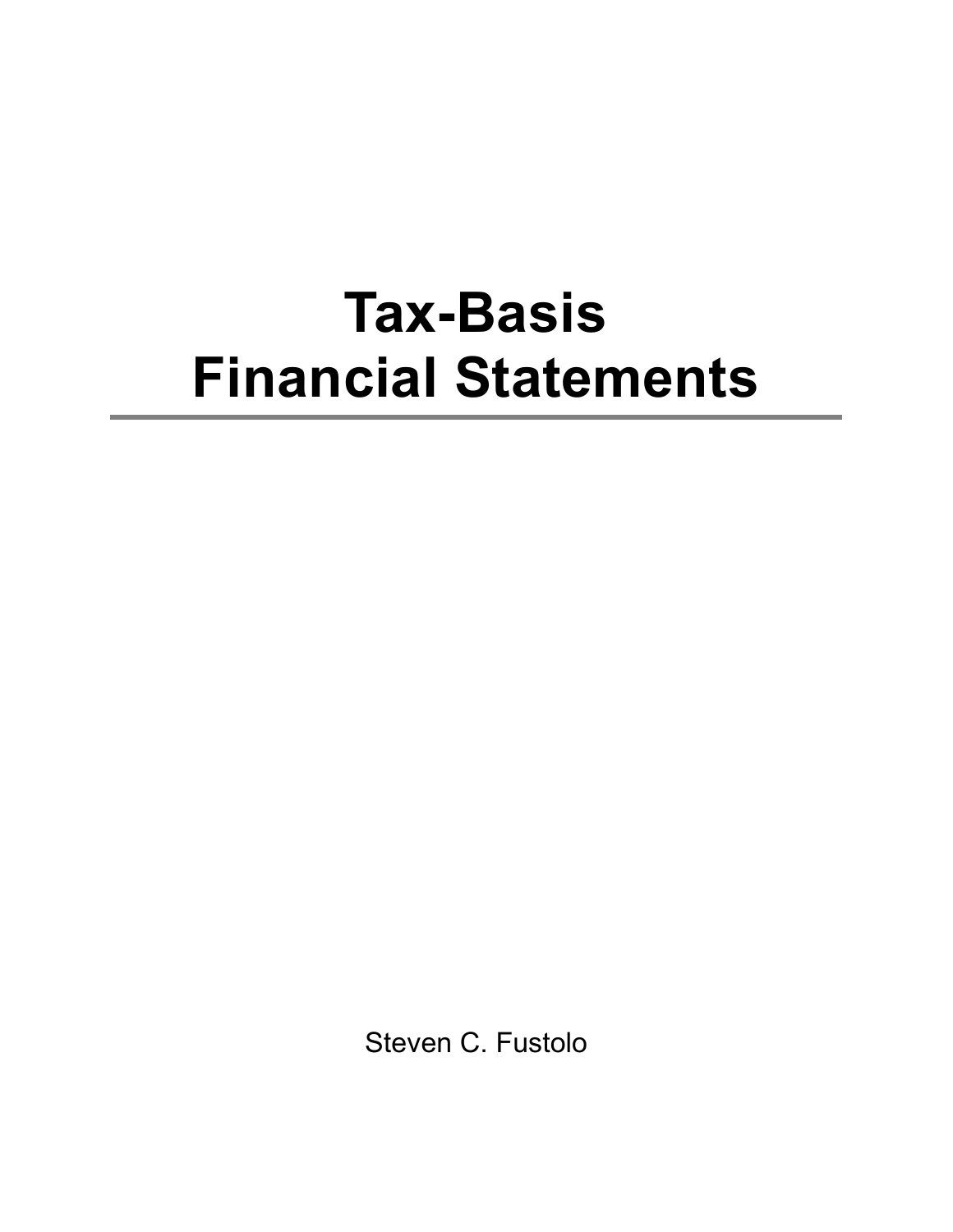## **Table of Contents**

| New Definition of Special Purpose Framework and Tax-Basis Financial Statements  13 |  |
|------------------------------------------------------------------------------------|--|
|                                                                                    |  |
|                                                                                    |  |
|                                                                                    |  |
|                                                                                    |  |
|                                                                                    |  |
|                                                                                    |  |
|                                                                                    |  |
|                                                                                    |  |
|                                                                                    |  |
|                                                                                    |  |
|                                                                                    |  |
|                                                                                    |  |
|                                                                                    |  |
|                                                                                    |  |
|                                                                                    |  |
|                                                                                    |  |
|                                                                                    |  |
|                                                                                    |  |
|                                                                                    |  |
|                                                                                    |  |
|                                                                                    |  |
|                                                                                    |  |
|                                                                                    |  |
|                                                                                    |  |
|                                                                                    |  |
|                                                                                    |  |
|                                                                                    |  |
|                                                                                    |  |
|                                                                                    |  |
|                                                                                    |  |
|                                                                                    |  |
|                                                                                    |  |
|                                                                                    |  |
|                                                                                    |  |
|                                                                                    |  |
|                                                                                    |  |
|                                                                                    |  |
|                                                                                    |  |
|                                                                                    |  |
|                                                                                    |  |
|                                                                                    |  |
|                                                                                    |  |
|                                                                                    |  |
|                                                                                    |  |